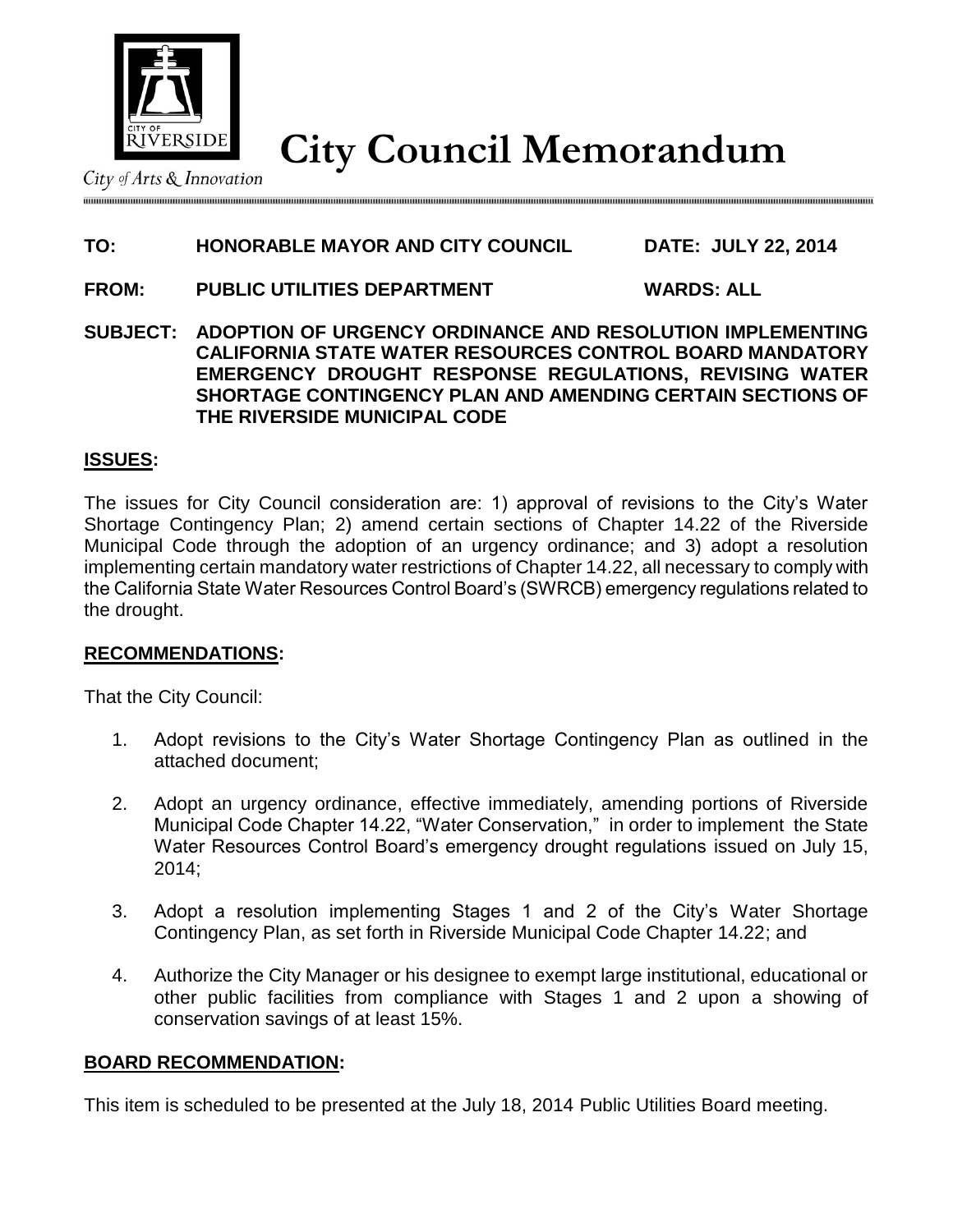# **BACKGROUND:**

California is currently in the third year of a significant drought resulting in severe impacts to California's water supplies and its ability to meet all of the demands for water in the State. On January 17, 2014 Governor Edmund G. Brown, Jr. declared a drought state of emergency. On April 25, 2014 the Governor signed an Executive Order stating, among things, "…that severe drought conditions continue to present urgent challenges: water shortages in communities across the state, greatly increased wildfire activity, diminished water for agricultural production, degraded habitat for many fish and wildlife species, threat of saltwater contamination of large fresh water supplies conveyed through the Sacramento-San Joaquin Bay Delta and additional water scarcity if drought conditions continue into 2015."

The April 25, 2014 Executive Order directs the SWRCB to adopt emergency regulations as it deems necessary, pursuant to Water Code section 1058.5, to ensure that urban water suppliers implement drought response plans to limit outdoor irrigation and other wasteful water practices.

Water Code section 1058.5 grants the SWRCB the authority to adopt emergency regulations in years when the Governor has issued a proclamation of emergency based upon drought conditions or when in response to drought conditions that exist, or are threatened, in a critically dry year immediately preceded by two or more consecutive below normal, dry or critically dry years.

On July 8, 2014 the SWRCB issued a notice of proposed emergency rulemaking to enact emergency regulations for urban water suppliers. The SWRCB formally adopted the proposed regulations at its meeting on July 15, 2014. The regulations consist of three requirements: 1) a prohibition on certain types of water use; 2) an order for all urban water suppliers to implement mandatory conservation measures; and 3) an order for water suppliers with 3,000 or more service connections to provide monthly data on water production.

Riverside Public Utilities (RPU) is in a unique position relative to the statewide drought picture. Because RPU's water sources are groundwater, primarily from adjudicated basins, conservation action by Riverside residents does not create additional statewide water supply per se. In fact, much of Riverside's water resource is available on a "use-it or lose-it" basis. The structure of the court adjudication does not allow water to be saved and "banked" for future years. Furthermore, while groundwater levels have declined in recent years, RPU is not in a position to declare Moderate or Severe water shortages as required to implement current conservation ordinances. A more viable strategy is to allow agencies like RPU to produce adjudicated supplies and share with neighboring agencies.

In recognition of the SWRCB's action, staff recommends modifications to the Water Conservation Program subchapter of the Water Shortage Contingency Plan contained in the adopted 2010 Urban Water Management Plan (UWMP). In summary, the revised changes will do the following:

- Shift Stage 2 actions from voluntary to mandatory;
- Mandatory Stage 2 restrictions would be modified to limit non-agricultural irrigation restrictions from three times per week to no more than four times per week between the hours of 8:00 p.m. – 8:00 a.m.;
- All other elements of the Stage 1 and Stage 2 restrictions would remain in effect;